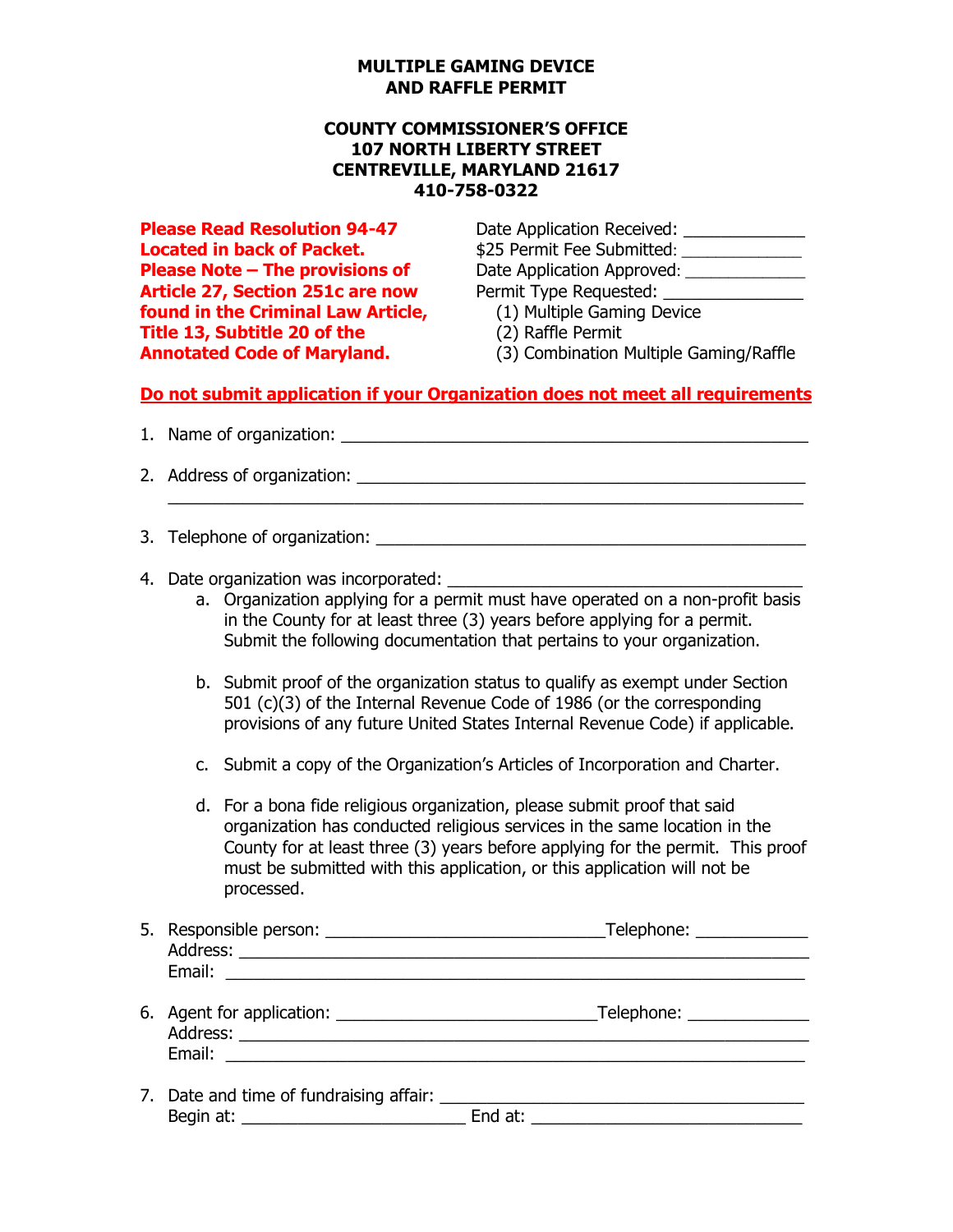8. Location address of fundraising affair: \_\_\_\_\_\_\_\_\_\_\_\_\_\_\_\_\_\_\_\_\_\_\_\_\_\_\_\_\_\_\_\_\_\_\_\_\_

 $\mathcal{L}_\text{max} = \mathcal{L}_\text{max} = \mathcal{L}_\text{max} = \mathcal{L}_\text{max} = \mathcal{L}_\text{max} = \mathcal{L}_\text{max} = \mathcal{L}_\text{max}$ 

- 9. List all multiple gaming devices to be used at fundraising affair:
- 10. How many people are anticipated to attend the fundraising affair?
- 11. How many individuals are involved in the organization, operations and management of the fundraising affair and any gaming activity? \_\_\_\_\_\_\_\_\_\_\_\_\_\_\_\_\_\_\_\_\_\_\_\_\_\_\_\_\_\_

 $\overline{\phantom{a}}$  , and the contribution of the contribution of the contribution of the contribution of the contribution of the contribution of the contribution of the contribution of the contribution of the contribution of the

 $\overline{\phantom{a}}$  , and the contract of the contract of the contract of the contract of the contract of the contract of the contract of the contract of the contract of the contract of the contract of the contract of the contrac

12. Will there be any raffles associated with the fundraising affair? If yes, describe the prizes, their value and the terms of the raffle. \_\_\_\_\_\_\_\_\_\_\_\_\_\_\_\_\_\_\_\_\_\_\_\_\_\_\_\_\_\_\_

 $\_$  , and the set of the set of the set of the set of the set of the set of the set of the set of the set of the set of the set of the set of the set of the set of the set of the set of the set of the set of the set of th

- 13. Submit a copy of the liquor license for the premise on which the fundraising affair shall be held. Type/Class of liquor license. \_\_\_\_\_\_\_\_\_\_\_\_\_\_\_\_\_\_\_\_\_\_\_\_\_\_\_\_\_\_\_\_\_\_\_
- 14. Submit the names and addresses of all individuals involved in the management, organization and operations of any gaming activities. \_\_\_\_\_\_\_\_\_\_\_\_\_\_\_\_\_\_\_\_\_\_\_\_\_\_
- 15. Submit the names, addresses, and description of the civic, charitable, or educational organization(s), which will be the recipient of the funds derived from the multiple gaming device. \_\_\_\_\_\_\_\_\_\_\_\_\_\_\_\_\_\_\_\_\_\_\_\_\_\_\_\_\_\_\_\_\_\_\_\_\_\_\_\_\_\_\_\_\_\_\_\_\_\_\_\_\_\_\_\_

 $\_$  , and the set of the set of the set of the set of the set of the set of the set of the set of the set of the set of the set of the set of the set of the set of the set of the set of the set of the set of the set of th  $\_$  , and the set of the set of the set of the set of the set of the set of the set of the set of the set of the set of the set of the set of the set of the set of the set of the set of the set of the set of the set of th

 $\_$  , and the set of the set of the set of the set of the set of the set of the set of the set of the set of the set of the set of the set of the set of the set of the set of the set of the set of the set of the set of th

THIS APPLICATION WILL BE RECEIVED BY THE COUNTY ADMINISTRATOR UPON THE EXPRESS CONDITION THAT IF IT IS DETERMINED THAT IT IS INCOMPLETE OR INCORRECT IN ANY RESPECT; IT WILL BE RETURNED TO THE APPLICANT WITHOUT FURTHER ACTION. AN APPLICATION, WHICH IS INCOMPLETE IN ANY RESPECT, WILL NOT BE CONSIDERED TO BE "FILED" WITH THE COUNTY ADMINISTRATOR.

| Applicant Signature | Date |
|---------------------|------|

 $\_$  , and the set of the set of the set of the set of the set of the set of the set of the set of the set of the set of the set of the set of the set of the set of the set of the set of the set of the set of the set of th

I understand that the attached accounting of funds received or pledged and all expenses paid or incurred forms must be returned, to the Commissioners office, within thirty (30) days after the fundraiser takes place. I understand that if the accounting forms are not properly completed and returned within the thirty (30) days, the Organization that held the fundraiser may be denied another permit for up to three 3 years, as stated in the first paragraph of Resolution 94-47.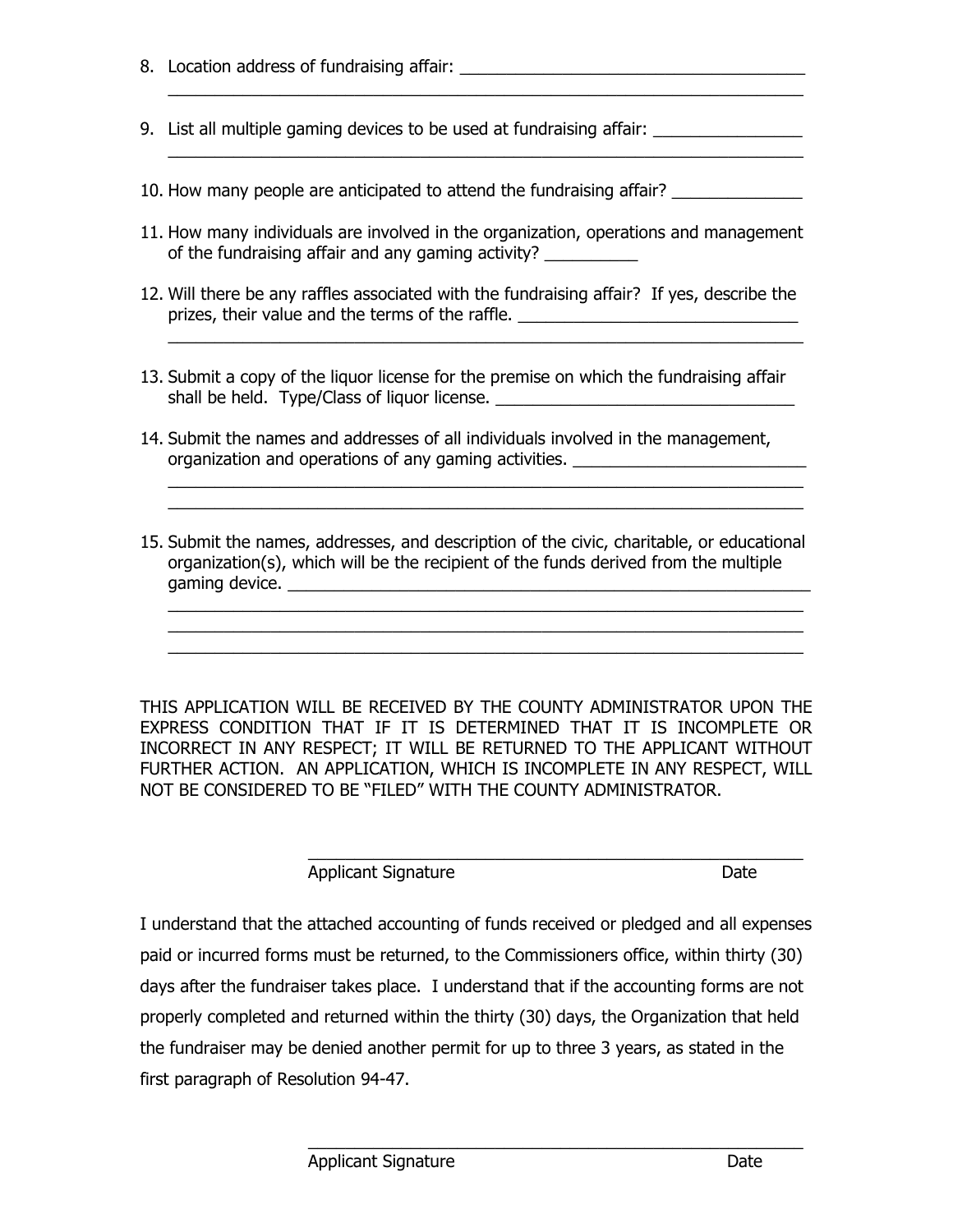## **NET PROFITS STATEMENT**

The net profits of the fund raising affair held by \_\_\_\_\_\_\_\_\_\_\_\_\_\_\_\_\_\_\_\_\_\_\_\_\_\_\_\_\_\_, at \_\_\_\_\_\_\_\_\_\_\_\_\_\_\_\_\_\_\_\_\_\_\_\_\_\_\_\_\_\_\_\_\_\_\_\_\_\_\_\_\_\_\_\_\_\_\_\_\_\_\_\_\_\_\_\_\_\_\_\_\_\_\_\_\_\_\_\_\_, on (date)\_\_\_\_\_\_\_\_\_\_\_\_\_\_\_\_\_\_\_\_\_\_\_\_\_ was \$\_\_\_\_\_\_\_\_\_\_\_\_\_\_\_\_\_\_\_\_\_\_\_\_\_\_\_\_.

The attached, accounting of funds received or pledged and all expenses paid or incurred, with respect to the aforegoing fundraising affair are true and correct.

I solemnly affirm under the penalties of perjury and upon person knowledge that the aforegoing statements are true and correct.

**Signature** 

Type or print full name

\_\_\_\_\_\_\_\_\_\_\_\_\_\_\_\_\_\_\_\_\_\_\_\_\_\_\_\_\_\_\_\_\_\_\_

\_\_\_\_\_\_\_\_\_\_\_\_\_\_\_\_\_\_\_\_\_\_\_\_\_\_\_\_\_\_\_\_\_\_\_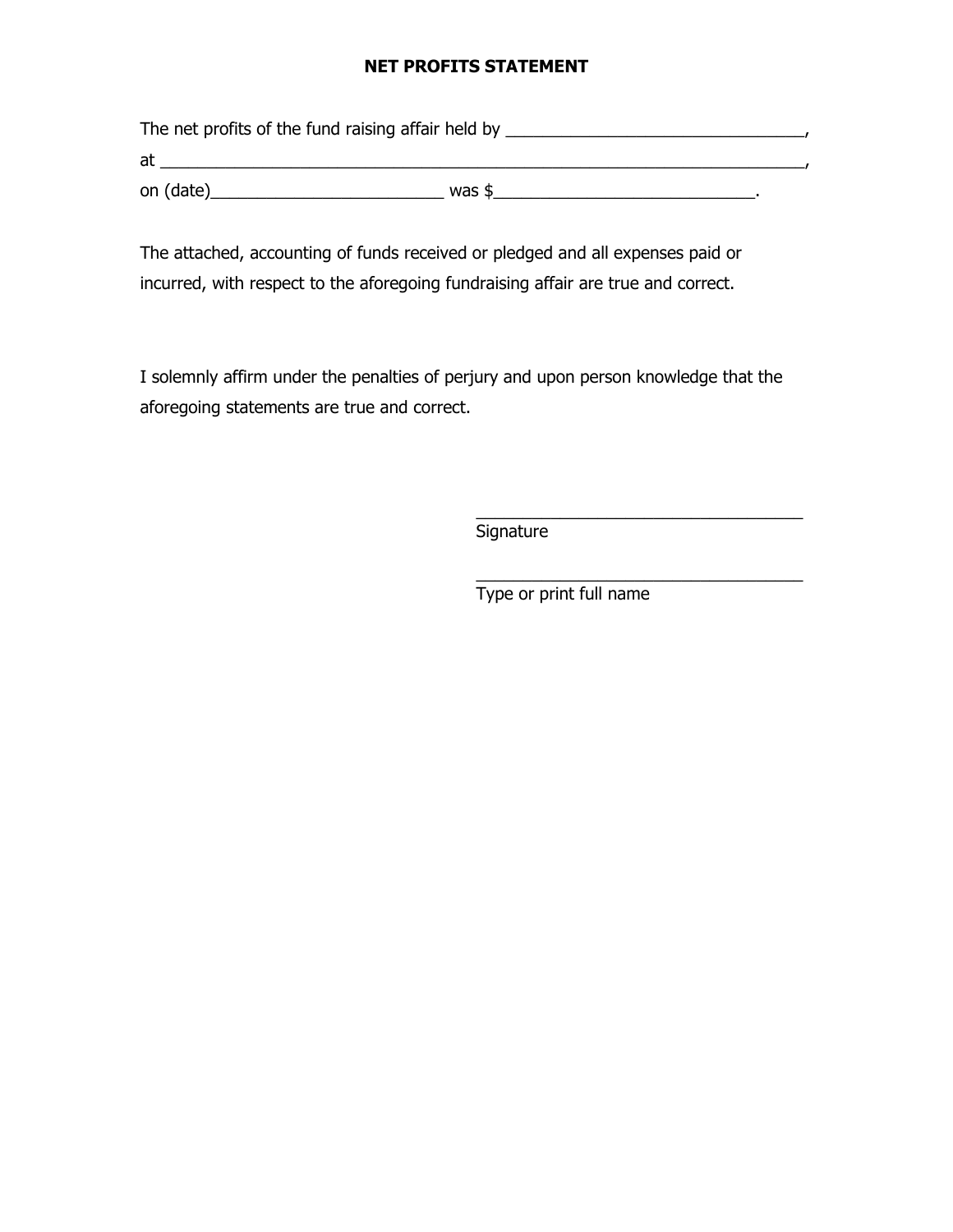# AN ACCOUNTING OF ALL FUNDS RECEIVED OR DONATED;

# **Funds Received:**

|                                                                                                                       | \$.<br><u> 1980 - Johann John Stein, markin fan it fjort fan it fjort fan it fjort fan it fjort fan it fjort fan it fjort f</u>                                                                                                                                                                                                                                                                                                   |
|-----------------------------------------------------------------------------------------------------------------------|-----------------------------------------------------------------------------------------------------------------------------------------------------------------------------------------------------------------------------------------------------------------------------------------------------------------------------------------------------------------------------------------------------------------------------------|
|                                                                                                                       | $\frac{1}{2}$                                                                                                                                                                                                                                                                                                                                                                                                                     |
|                                                                                                                       |                                                                                                                                                                                                                                                                                                                                                                                                                                   |
| <u> 1989 - Johann Barbara, marka a shekara tsa 1989 - An tsa 1989 - An tsa 1989 - An tsa 1989 - An tsa 1989 - An</u>  | \$                                                                                                                                                                                                                                                                                                                                                                                                                                |
|                                                                                                                       |                                                                                                                                                                                                                                                                                                                                                                                                                                   |
|                                                                                                                       |                                                                                                                                                                                                                                                                                                                                                                                                                                   |
|                                                                                                                       |                                                                                                                                                                                                                                                                                                                                                                                                                                   |
| <u> 1989 - Johann John Stein, market fan it ferskeart fan it ferskeart fan it ferskeart fan it ferskeart fan it f</u> |                                                                                                                                                                                                                                                                                                                                                                                                                                   |
|                                                                                                                       | $\frac{1}{2}$                                                                                                                                                                                                                                                                                                                                                                                                                     |
|                                                                                                                       |                                                                                                                                                                                                                                                                                                                                                                                                                                   |
| <u> 1989 - Johann Stein, marwolaethau a bhann an t-Amhainn an t-Amhainn an t-Amhainn an t-Amhainn an t-Amhainn a</u>  |                                                                                                                                                                                                                                                                                                                                                                                                                                   |
|                                                                                                                       |                                                                                                                                                                                                                                                                                                                                                                                                                                   |
|                                                                                                                       |                                                                                                                                                                                                                                                                                                                                                                                                                                   |
|                                                                                                                       |                                                                                                                                                                                                                                                                                                                                                                                                                                   |
| <b>Funds Donated:</b>                                                                                                 |                                                                                                                                                                                                                                                                                                                                                                                                                                   |
|                                                                                                                       | $\mathsf{s}\hspace{-.1em}-\hspace{-.1em}-\hspace{-.1em}-\hspace{-.1em}-\hspace{-.1em}-\hspace{-.1em}-\hspace{-.1em}-\hspace{-.1em}-\hspace{-.1em}-\hspace{-.1em}-\hspace{-.1em}-\hspace{-.1em}-\hspace{-.1em}-\hspace{-.1em}-\hspace{-.1em}-\hspace{-.1em}-\hspace{-.1em}-\hspace{-.1em}-\hspace{-.1em}-\hspace{-.1em}-\hspace{-.1em}-\hspace{-.1em}-\hspace{-.1em}-\hspace{-.1em}-\hspace{-.1em}-\hspace{-.1em}-\hspace{-.1em}-$ |
|                                                                                                                       |                                                                                                                                                                                                                                                                                                                                                                                                                                   |
|                                                                                                                       | \$.                                                                                                                                                                                                                                                                                                                                                                                                                               |
|                                                                                                                       | ¢                                                                                                                                                                                                                                                                                                                                                                                                                                 |
|                                                                                                                       |                                                                                                                                                                                                                                                                                                                                                                                                                                   |
|                                                                                                                       | $\frac{1}{2}$                                                                                                                                                                                                                                                                                                                                                                                                                     |
|                                                                                                                       |                                                                                                                                                                                                                                                                                                                                                                                                                                   |
|                                                                                                                       | $\frac{1}{2}$                                                                                                                                                                                                                                                                                                                                                                                                                     |
|                                                                                                                       | $\frac{1}{2}$                                                                                                                                                                                                                                                                                                                                                                                                                     |
|                                                                                                                       | $\sim$                                                                                                                                                                                                                                                                                                                                                                                                                            |
|                                                                                                                       | $\frac{1}{2}$                                                                                                                                                                                                                                                                                                                                                                                                                     |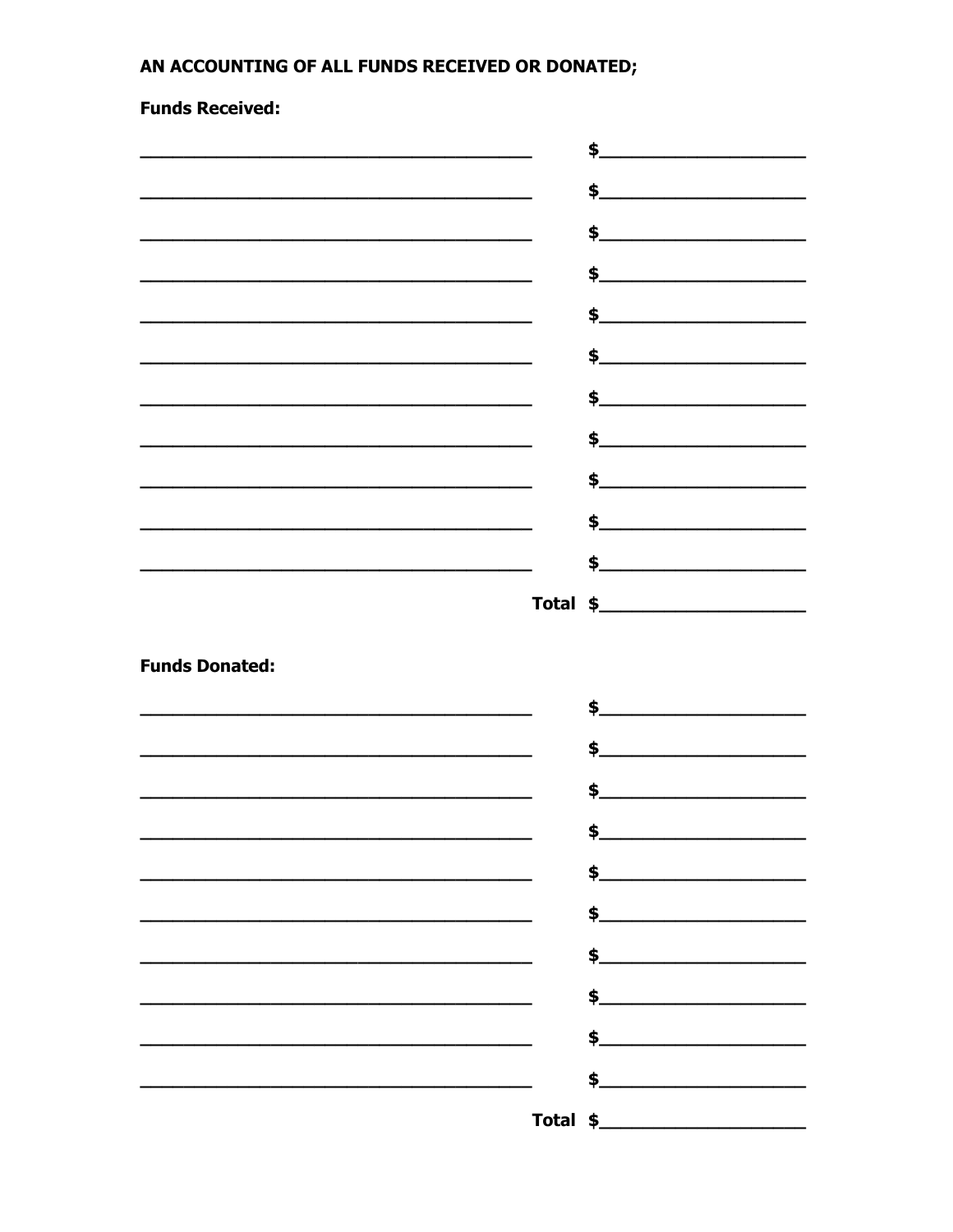# AN ACCOUNTING OF ALL EXPENSES PAID OR NOT YET PAID;

**Expenses Paid:** 

|                                                                                                                      | \$.<br><u> 1989 - Johann Barbara, martin a</u>                                                                                                                                                                                      |
|----------------------------------------------------------------------------------------------------------------------|-------------------------------------------------------------------------------------------------------------------------------------------------------------------------------------------------------------------------------------|
|                                                                                                                      | $\frac{1}{2}$                                                                                                                                                                                                                       |
|                                                                                                                      | $\frac{1}{2}$                                                                                                                                                                                                                       |
| <u> 1989 - Johann John Stein, mars an deus Amerikaansk kommunister (</u>                                             |                                                                                                                                                                                                                                     |
|                                                                                                                      | $\frac{1}{2}$                                                                                                                                                                                                                       |
|                                                                                                                      |                                                                                                                                                                                                                                     |
|                                                                                                                      | \$                                                                                                                                                                                                                                  |
|                                                                                                                      | $\frac{1}{2}$ , which is the contract of the contract of the contract of the contract of the contract of the contract of the contract of the contract of the contract of the contract of the contract of the contract of the cont   |
|                                                                                                                      |                                                                                                                                                                                                                                     |
| <u> 1989 - Johann Barbara, marka a shekara tsa 1989 - An tsa 1989 - An tsa 1989 - An tsa 1989 - An tsa 1989 - An</u> |                                                                                                                                                                                                                                     |
|                                                                                                                      | $\frac{1}{2}$                                                                                                                                                                                                                       |
|                                                                                                                      | \$                                                                                                                                                                                                                                  |
|                                                                                                                      |                                                                                                                                                                                                                                     |
| <b>Expenses Not Yet Paid:</b>                                                                                        |                                                                                                                                                                                                                                     |
|                                                                                                                      | $\clubsuit$ . The contract of the contract of the contract of the contract of the contract of the contract of the contract of the contract of the contract of the contract of the contract of the contract of the contract of the c |
|                                                                                                                      |                                                                                                                                                                                                                                     |
|                                                                                                                      |                                                                                                                                                                                                                                     |
|                                                                                                                      | \$.                                                                                                                                                                                                                                 |
|                                                                                                                      | $\sim$                                                                                                                                                                                                                              |
|                                                                                                                      | $\frac{1}{2}$                                                                                                                                                                                                                       |
|                                                                                                                      |                                                                                                                                                                                                                                     |
|                                                                                                                      | $\frac{1}{2}$                                                                                                                                                                                                                       |
|                                                                                                                      | $\frac{1}{2}$                                                                                                                                                                                                                       |
|                                                                                                                      |                                                                                                                                                                                                                                     |
|                                                                                                                      |                                                                                                                                                                                                                                     |
|                                                                                                                      |                                                                                                                                                                                                                                     |
|                                                                                                                      | $\frac{1}{2}$                                                                                                                                                                                                                       |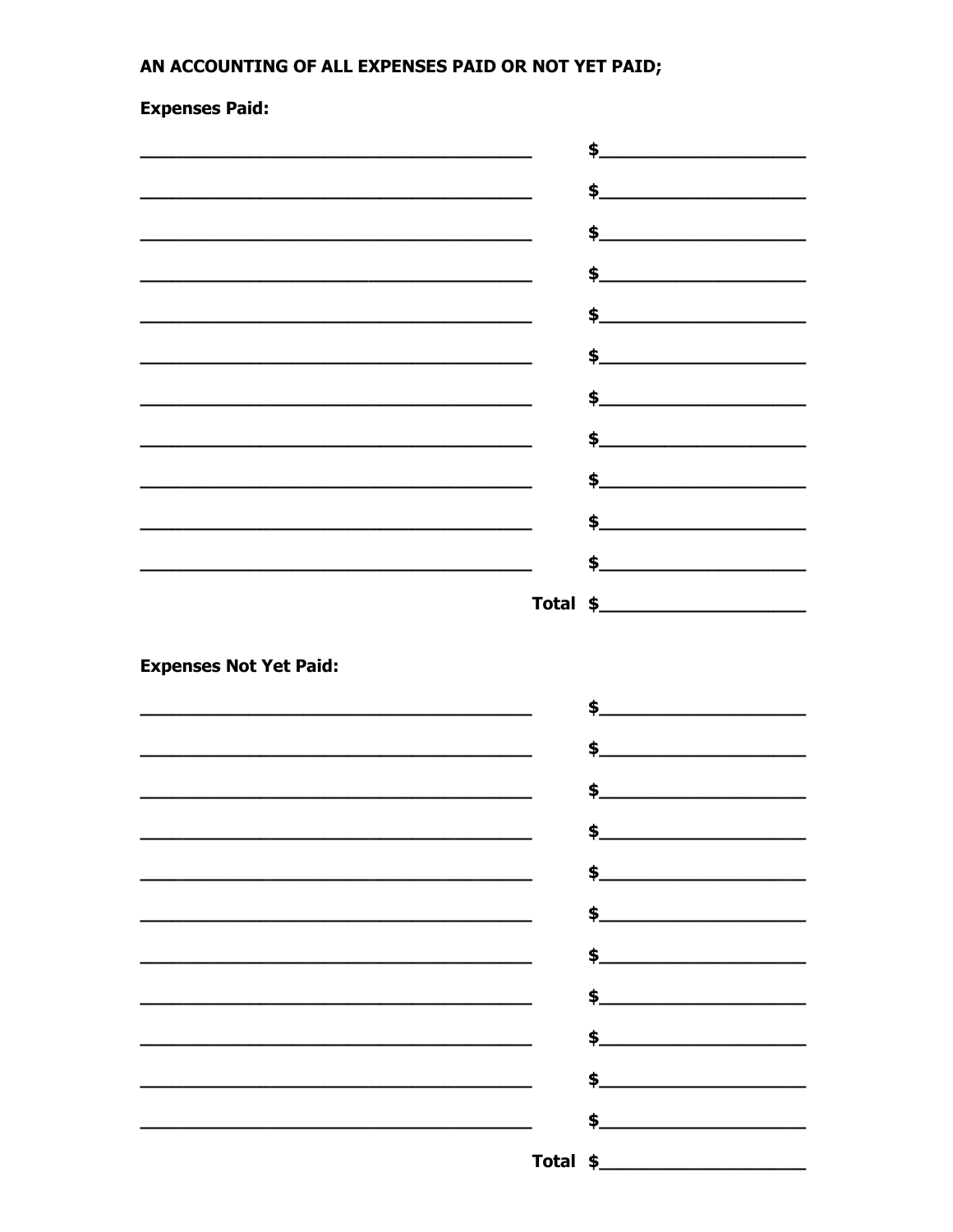**A RESOLUTION OF THE COUNTY COMMISSIONERS OF QUEEN ANNE'S COUNTY, for the purpose of adopting regulations applying to Queen Anne's County and all municipalities therein, concerning permit applications and issuance of permits for multiple gaming devices, setting a fee to be charged for each permit; regulating the number of permits which may be issued to an organization each year and denying a permit to an organization for up to three (3) years if it violates the provisions of Article 27, Crimes and Punishments, Section 251C, ANNOTATED CODE OF MARYLAND, or the regulations adopted herein.**

**WHEREAS, Article 27, Crimes and Punishments, Section 251C, ANNOTATED CODE OF MARYLAND, authorizes the County Commissioners of Queen Anne's County to adopt regulations concerning permit applications and issuance of permits for multiple gaming devices; to charge a fee set by resolution for each said permit; to regulate the number of said permits which may be issued to organizations each year; and, to deny a permit to an organization for up to three (3) years if it violates the provisions of said section or the regulations adopted thereunder.**

**NOW, THEREFORE, BE IT RESOLVED BY THE COUNTY COMMISSIONERS OF QUEEN ANNE'S COUNTY:**

**SECTION I. DEFINITIONS.**

**Unless the context clearly requires otherwise, in this Resolution the following words have the meanings indicated below:**

**(1) "Act" means Article 27, Crimes and Punishments, Section 251C, ANNOTATED CODE OF MARYLAND, as amended.**

**(2) "Commissioners" means the County Commissioners of Queen Anne's County, a body politic and corporate.**

**(3) "County" means Queen Anne's County, a political subdivision of the State of Maryland and all municipalities located therein.**

**(4) "Multiple Gaming Devices" means paddle wheels, wheels of fortune, chance books, card games or any other gaming device excluding slot machines or any other type of coin machine for gambling purposes.**

**(5) "Permit" means (a) a multiple gaming device permit allowing two or more of the devices specified in paragraph (3) of this section, and (b) a raffle permit issued under Section VI of these regulations.**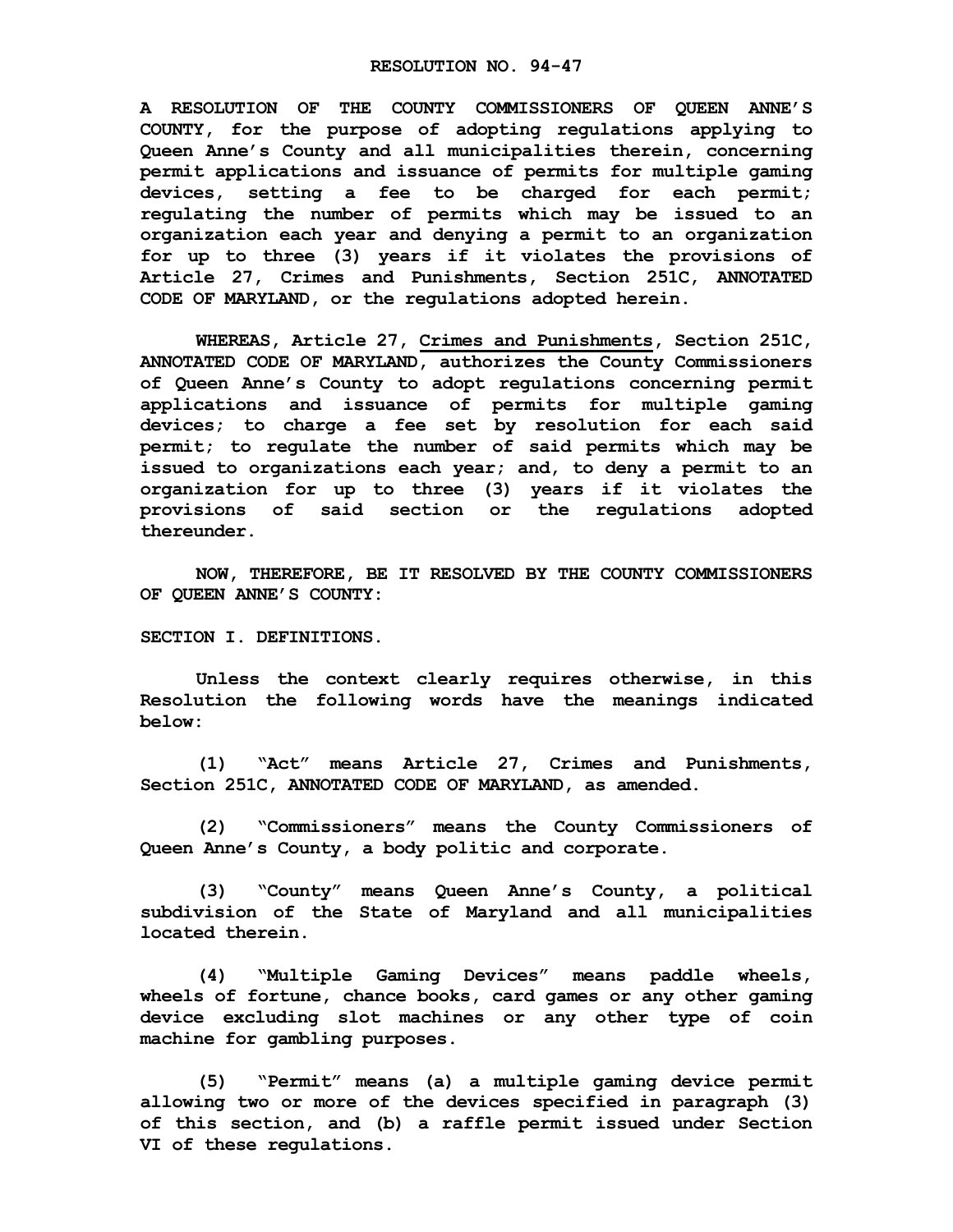**(6) "Raffle" means a lottery using paper chances in which prizes are won by persons who buy chances in the lottery. A raffle is not a multiple gaming device unless run in conjunction with an event requiring a multiple gaming device permit.**

**SECTION II. ELIGIBILTIY FOR PERMITS.**

**(1) The Commissioners may issue a multiple gaming device permit to any of the following organizations to conduct a fund raising affair at which merchandise or cash prizes may be awarded.**

> **A. A county or municipally supported volunteer fire company or auxiliary unit whose members are directly associated with the fire company or auxiliary unit;**

> **B. A nationally chartered veterans' organization or auxiliary unit whose members are directly associated with the organization;**

> **C. A bona fide religious organization which has conducted religious services at the same location in the County for at least (3) years before applying for a permit;**

> **D. A bona fide non-profit fraternal, educational, civic, patriotic, or charitable organization desiring to conduct a fund raiser for the benefit of a charity located in the County; or**

> **E. A bona fide non-profit organization desiring to raise money for an exclusively charitable, athletic, or educational purpose specifically described in the permit application, that has operated on a nonprofit basis in the County for at least (3) years before applying for a permit.**

**(2) All organizations under paragraph (1) of this section shall be organized in and serve the residents of Queen Anne's County to be eligible for a permit.**

**(3) The Commissioners shall determine whether an organization qualifies for a permit under this section. An organization, institution, association, society, or corporation that is exempt from taxation under §501(c)(3) of the Internal Revenue Code, is a bona fide charity, under this Section.**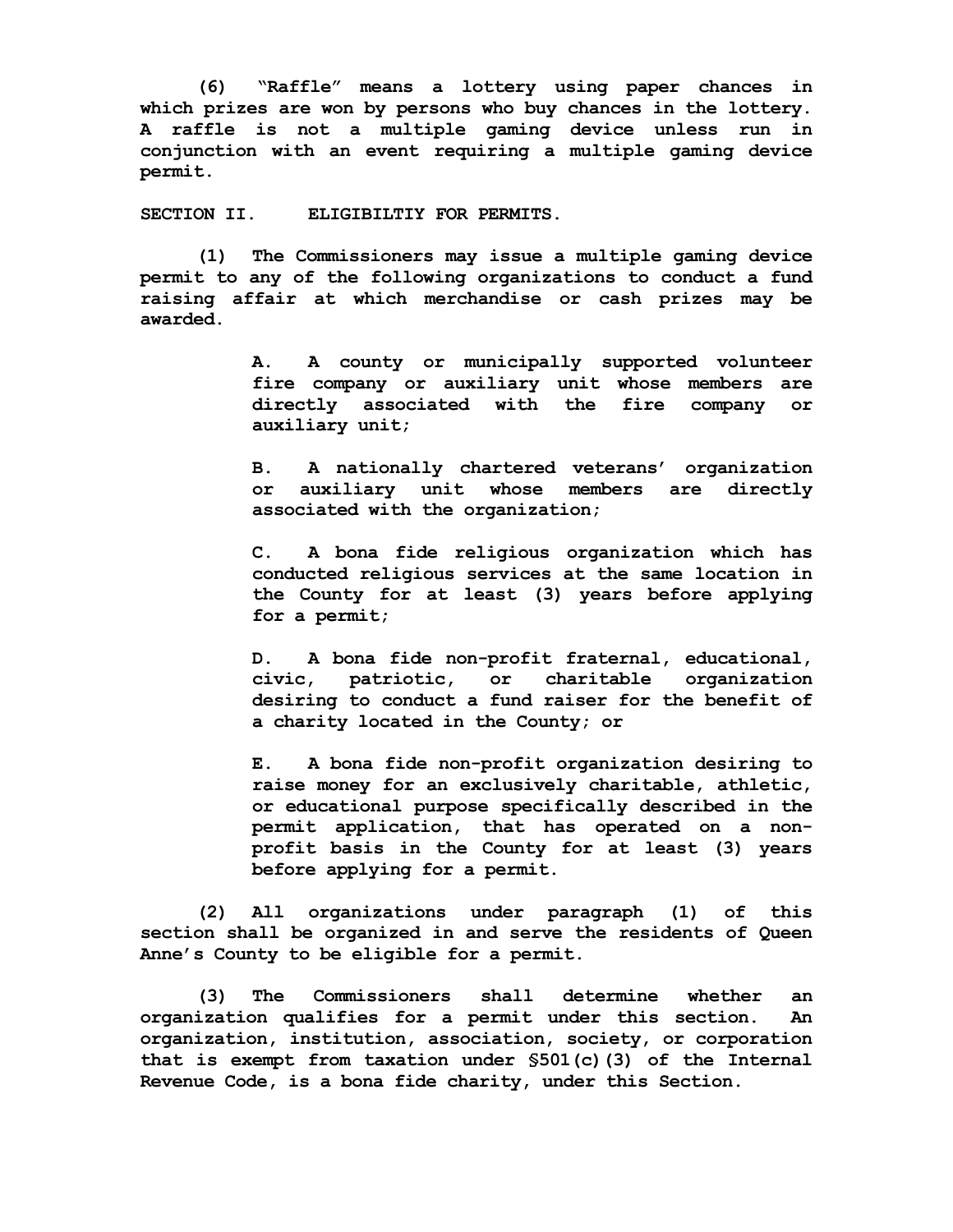**(4) A multiple gaming device permit may not be approved to hold a fund- raiser on premises that are licensed under a Class B or D alcoholic beverage license.**

**SECTION III. NUMBER OF PERMITS TO BE ISSUED.**

**(1) The Commissioners may not issue more than two (2) multiple gaming permits in one year to an organization.**

**(2) Each permit issued is valid for only one event lasting no more than six (6) hours, provided, however, the Commissioners may waive the six hour limitation if the organization is issued only one multiple gaming device permit in a single calendar year.**

**SECTION IV. CONDUCTING A MULTIPLE GAMING DEVICE FUNDRAISER.**

**(1) An organization which is issued a multiple gaming device permit under this section shall conduct the fund-raiser in:**

> **(A) A structure owned, leased or occupied by the organization receiving the permit;**

> **(B) A structure owned, leased or occupied by any organization which would qualify for a permit under Section II;**

> **(C) A public location if it is described in the permit application and approved by the State's Attorney for Queen Anne's County.**

**SECTION V. OPERATIONS AND MANAGEMENT.**

**(1) At least fifty percent (50%) of the funds derived from a multiple gaming device fund-raiser that permits the use of two or more gaming devices shall be used for a civic, charitable, or educational purpose.**

**(2) Unless a waiver is granted by the Commissioners, a fundraiser conducted under these Regulations shall be managed and operated only by individuals domiciled in the County on behalf of the organization that receives the permit; and:**

> **(A) Each organization shall designate an individual who shall be responsible for complying with the terms and conditions of these Regulations and the permit, and**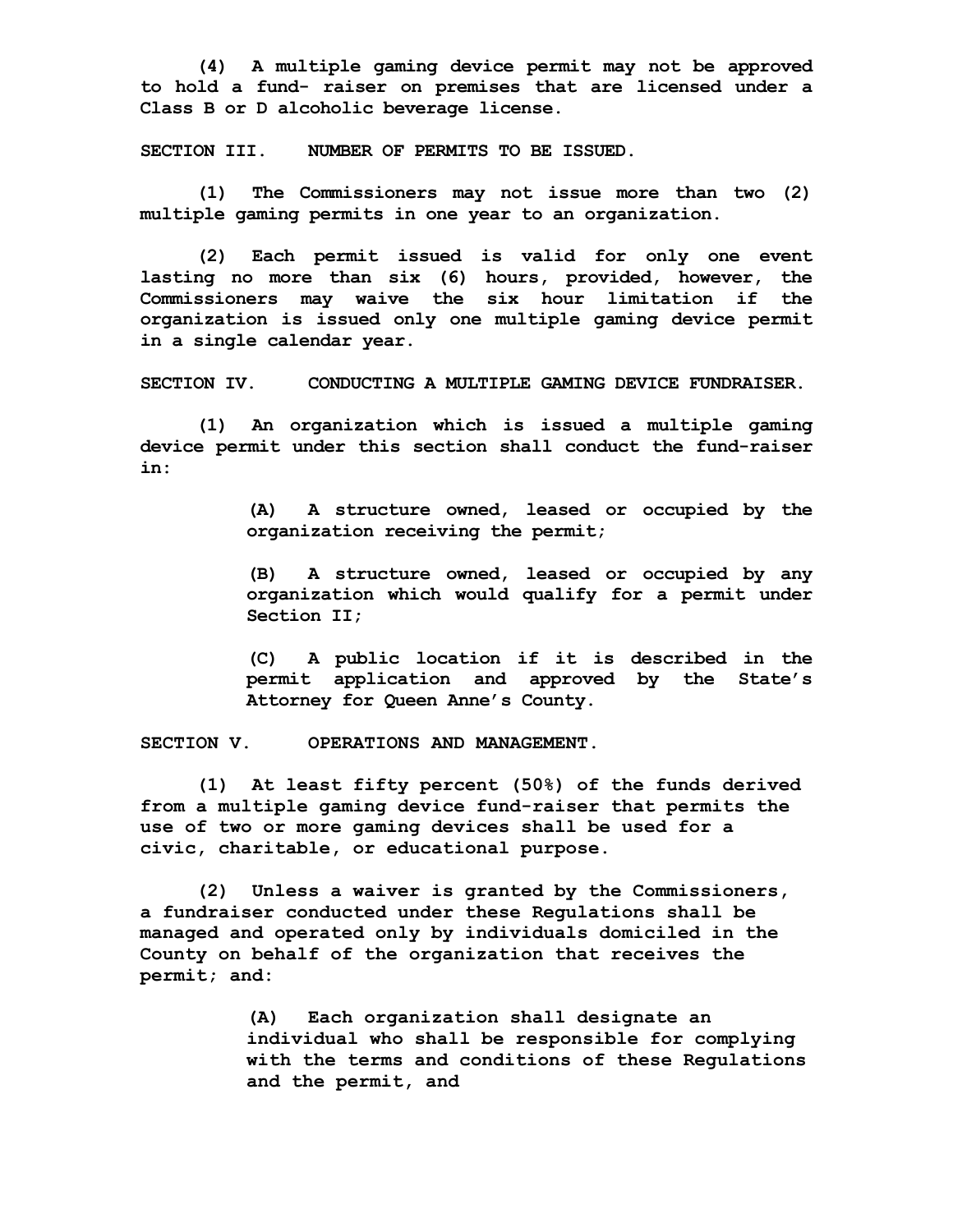**(B) A person may not be compensated for the management or operation of any gaming activity authorized under a permit.**

**(3) An organization which is issued a permit under these Regulations shall send within thirty (30) days after each fund raiser to the Commissioners:**

> **(A) An accounting of all funds received or pledged;**

**(B) An accounting of all expenses paid or incurred; and** 

**(C) A statement under oath of the application of the net profits of the fund raiser.**

**SECTION VI. RAFFLE PERMITS.**

**(1) The Commissioners may issue a raffle permit to an organization that qualifies for a multiple gaming device permit under the Regulations.**

**(2) A raffle conducted under a permit issued under these Regulations may not last more than one (1) year from the date the permit is issued to the date when the last prize is awarded.**

**(3) An organization may not receive more than three (3) raffle permits in one year. An organization may not receive more than twelve (12) raffle permits in any calendar year. (Amended December 8, 2009 by Resolution No. 94-97).**

**SECTION VII. REQUIRED PERMITS.**

**(1) No fund raising affair utilizing multiple gaming devices shall be held within the County, nor shall any such fund raising affair be advertised through any media including newspapers, radio, television, magazines or the posting of notices in public places, nor shall any tickets for said affair be distributed or sold unless and until a permit is issued in accordance with these Regulations.**

**(2) Applications for permits shall be filed with the County Administrator by the individual designated by the organization to be responsible for complying with the terms and conditions of these Regulations and the permit, together with a fee prescribed by the Commissioners. No action shall be taken with respect to an application until the County Administrator determines that all required information has been submitted.**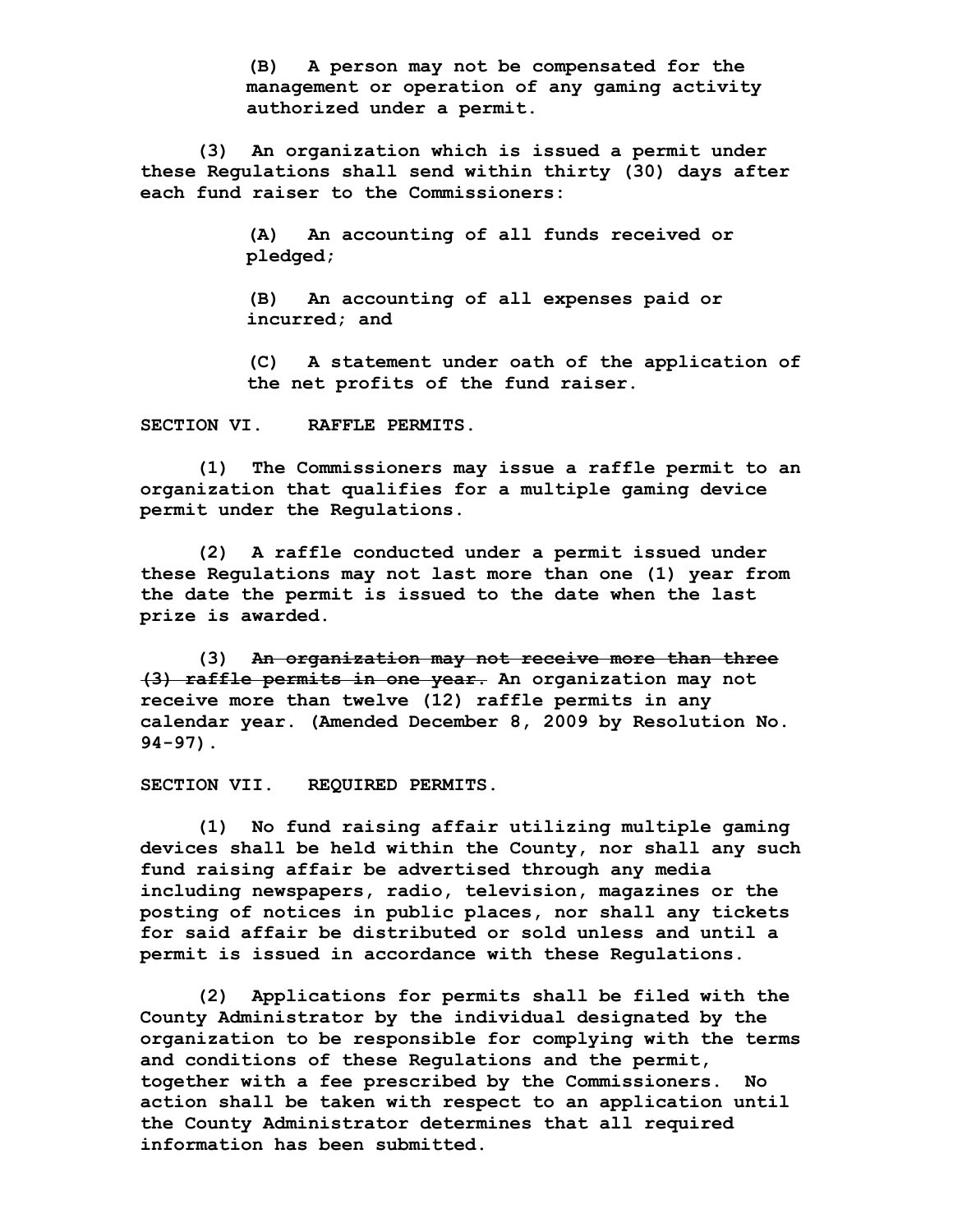**(3) Any application for a permit or any other information required to be furnished shall be accompanied by six (6) copies of said application and information.**

**(4) In addition to the information specifically required by this Section, the County Administrator may, at any time, require in writing that the applicant furnish any other information necessary to the issuance of a permit.**

**(5) The following information shall accompany each application for a permit:**

> **(A) Proof of the organization's status to qualify as exempt under Section 501(c)(3) of the Internal Revenue Code of 1986 (or the corresponding provisions of any future United States Internal Revenue Code) if applicable.**

**(B) A copy of the organization's articles of incorporation and charter.**

**(C) For a bona fide religious organization, proof that said organization has conducted religious services in the same location in the County for at least three (3) years before applying for the permit.**

**(D) The names and addresses of all individuals involved in the management, organization and operations of any gaming activity.**

**(E) The name, address and description of the civic, charitable, or educational organizations which will be the recipient of the funds derived from the multiple gaming devices.**

**(F) A copy of the liquor license for the premise on which the fund raising event will be held.**

**SECTION VIII. PERMIT APPROVAL.**

**(1) The Commissioners shall not issue a permit for a multiple gaming device or a raffle unless and until it determines, that based on the information provided by the applicant, the application meets the terms and requirements of these regulations and the Act.**

**(2) A permit shall not be approved by the Commissioners until at least 15 days after the County Administrator determines that all information required in**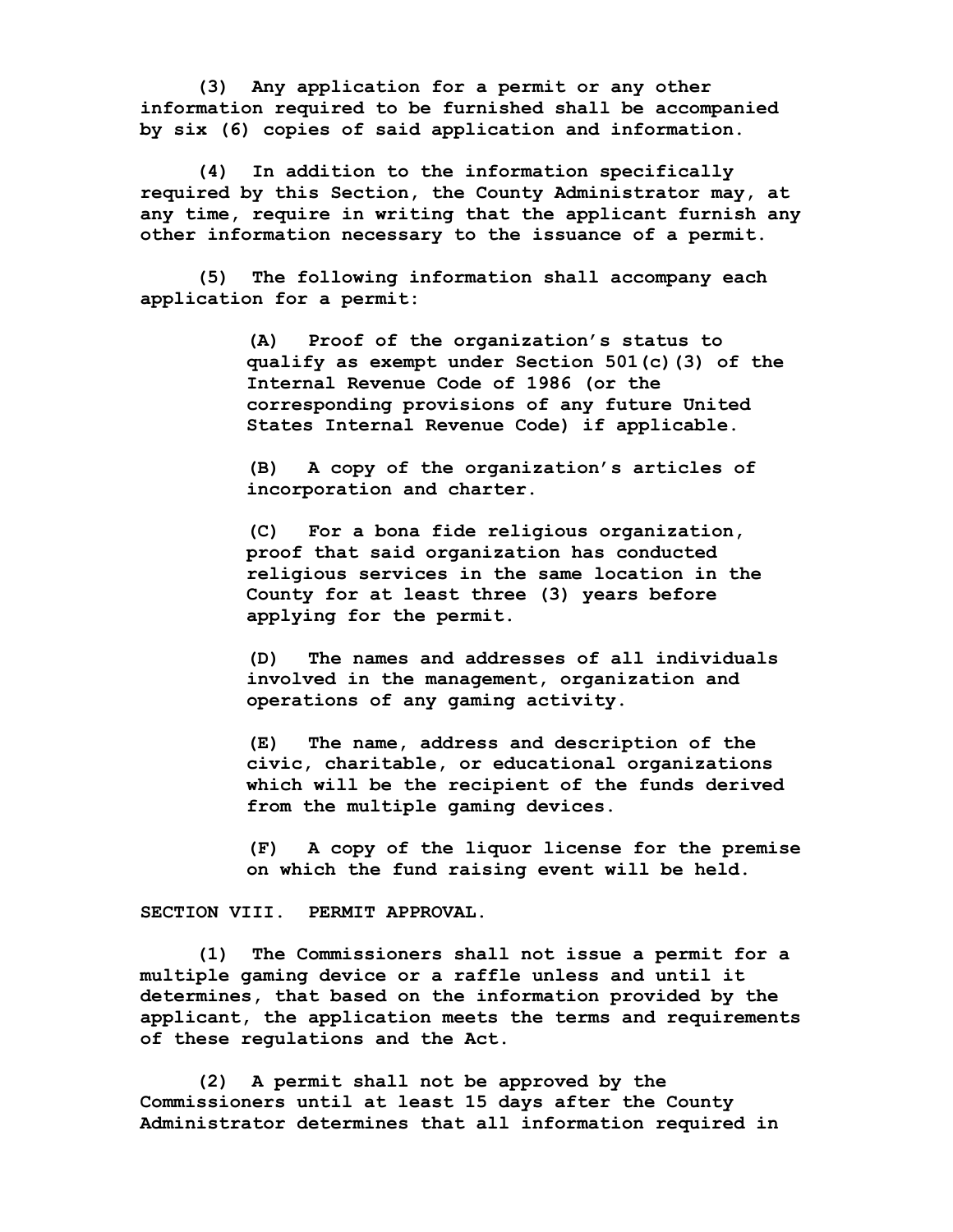**accordance with these regulations have been submitted to the Commissioners.**

**(3) The Commissioners may deny an application for a permit if:**

- **(A) It determines that insufficient or inaccurate information has been furnished by the applicant;**
- **(B) The application will not meet a provision of these regulations, the Act, any other state or Federal law or regulation;**
- **(C) Within the past three (3) years the organization has violated any of the provisions of these regulations or the Act.**

**Adopted by the County Commissioners of Queen Anne's County, this 9th day of August, 1994.**

> **Signed\_\_\_\_\_\_\_\_\_\_\_\_\_\_\_\_\_\_ William V. Riggs, III**

**Signed\_\_\_\_\_\_\_\_\_\_\_\_\_\_\_\_\_\_ A.A. MacGlashan, III**

**Signed \_\_\_\_\_\_\_\_\_\_\_\_\_\_\_\_\_ Oscar Schulz**

**Please Note – The provisions of Article 27, Section 251c referenced above are now found in Title 13, Subtitle 20 of the Criminal Law Article of the Annotated Code of Maryland.**